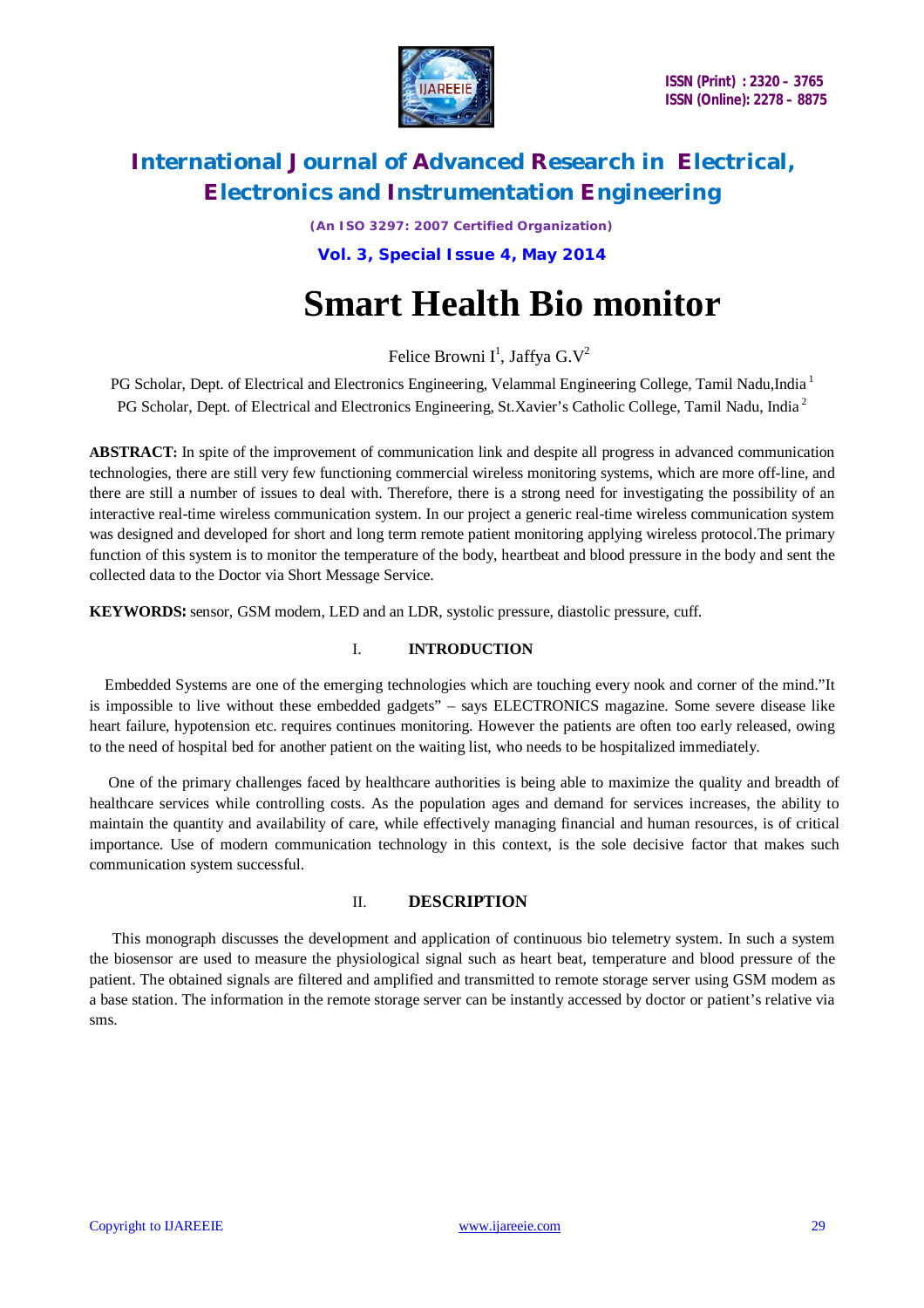

*(An ISO 3297: 2007 Certified Organization)* **Vol. 3, Special Issue 4, May 2014**



FIG: 1 Block diagram of Smart Health Bio monitor.

*HEARTBEAT SENSOR***:** This block is used to sense the heartbeat with the help of an LED and an LDR. Continuous light from the LED should fall on the LDR and the finger of the patient is to be placed in between the LED and LDR. The slight variation in the skin due to the heartbeat is read by the LDR. The LDR output is fed to an operational amplifier to the digital level (0 and 5) which is fed to the microcontroller.

*TEMPERATURESENSOR***:**This sensor is used to read the temperature of the patient's body. This is done by using a temperature sensor Ic which incorporates a temperature sensor, an analog to digital converter and a serial converter.

*PRESSURE SENSOR:* This sensor is used to measure the blood pressure of the patient's body. The systolic pressure which is under the arteries as the heart contracts and diastolic pressure which is under the arteries as the heart expands can be detected using a cuff.

**GSM MODEM:** GSM Modem provides full functional capability to Serial devices to send SMS and Data over GSM Network. The product is available as Board Level or enclosed in Metal Box. The Board Level product can be integrated in to Various Serial devices in providing them SMS and Data capability and provide serial port connection. The GSM Modem supports popular "AT" command set that users can develop applications quickly.

*MAX232:*The MAX232 is integratedcircuits that convert signals from an RS-232 serial port to signals suitable for use in TTL compatible digital logic circuits. The MAX232 is a dual driver/receiver and typically converts the RX, TX, CTS and RTS signals.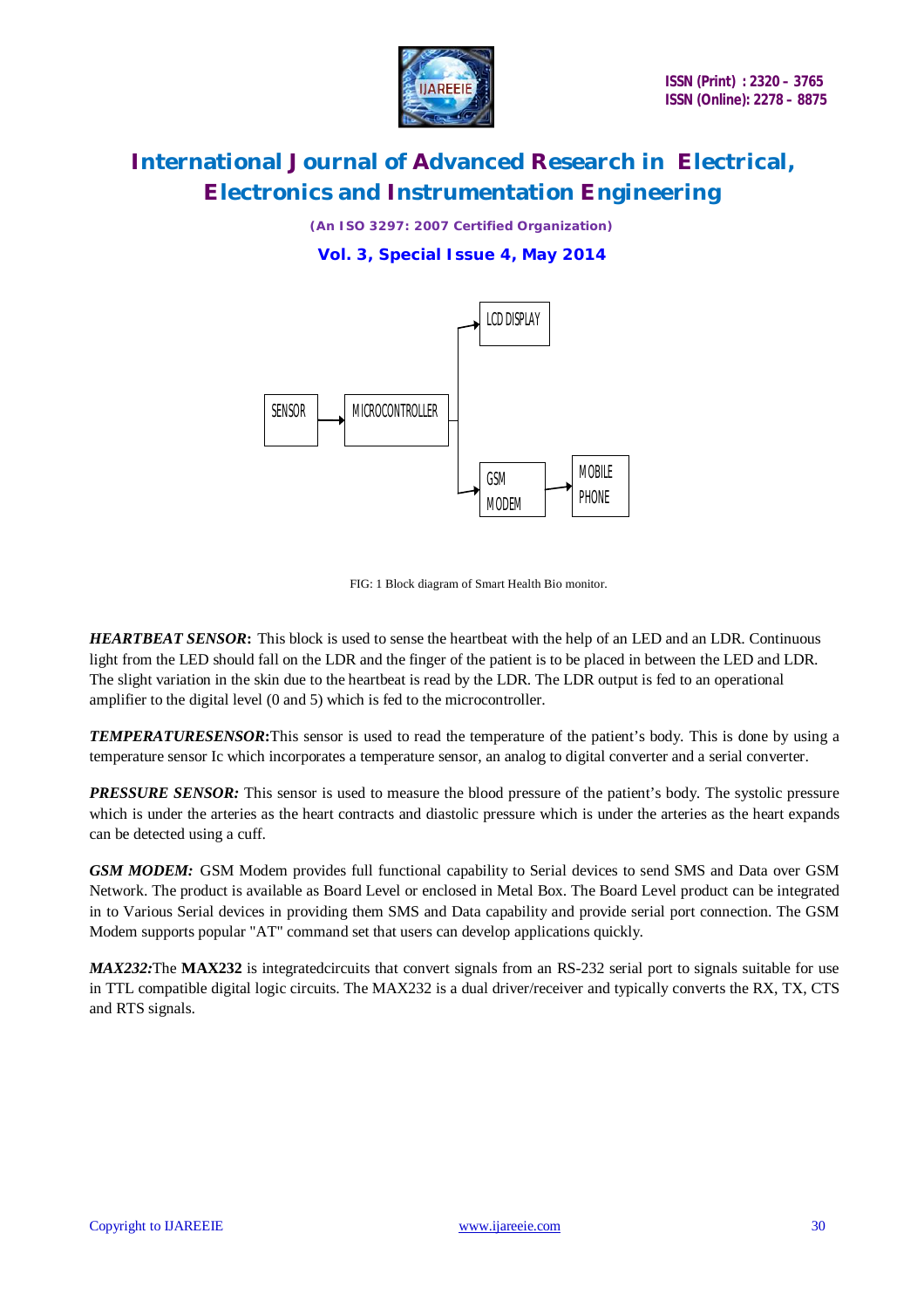

*(An ISO 3297: 2007 Certified Organization)*

#### **Vol. 3, Special Issue 4, May 2014**

#### III. **HEART BEAT MONITORING**

 The sensor used for Heart beat monitoring is LED/LDR Sensor. Heart beat sensor is designed to give digital output of heart beat when a finger is placed on it. When the heart beat detector is working, the beat LED flashes in unison with each heart beat. This digital output can be connected to microcontroller directly to measure the Beats per Minute (BPM) rate. It works on the principle of light modulation by blood flow through finger at each pulse.



FIG 2: Heart beat sensor.

 Connect regulated DC power supply of 5 Volts. Black wire is Ground, Next middle wire is Brown which is the output and Red wire is positive supply. These wires are also marked on PCB.To test sensor you only need to power the sensor by connecting two wires +5V and GND. The output wire as it is. When Beat LED is off the output is at 0V.Put finger on the marked position, and you can view the beat LED blinking on each heart beat. The output is active high for each beat and can be given directly to microcontroller for interfacing applications. This sensor consists of a super bright red LED and light detector. The LED needs to be super bright as the maximum light must pass spread in finger and detected by detector. Now, when the heart pumps a pulse of blood vessels, the finger becomes slightly more opaque and so less light reached the detector. With each heart pulse the detector signal varies. This variation is converted to electrical pulse. This signal is amplified and triggered through an amplifier which outputs +5V logic level signal. The output signal is also indicated by a LED which blinks on each heart beat.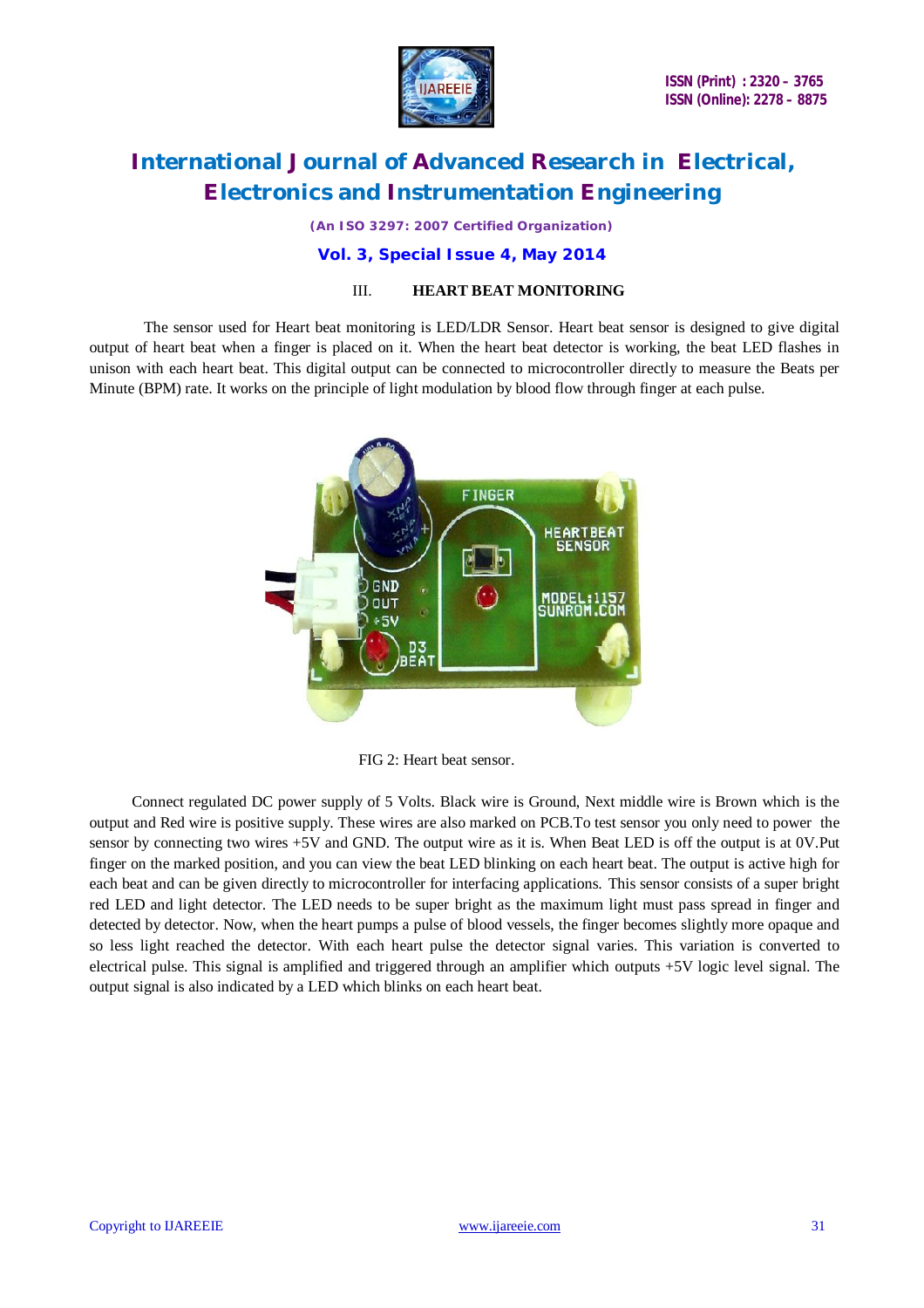

*(An ISO 3297: 2007 Certified Organization)* **Vol. 3, Special Issue 4, May 2014**



FIG 3: Sensor Principle.

 The features are Heart beat indication by LED, instant output digital signal for directly connecting to microcontroller, Compact Size, Working Voltage +5V DC.The applications are digital Heart Rate monitor, Patient Monitoring System, bio-Feedback control of robotics and applications. The output signal of heartbeat sensor. If the finger is placed on the sensor the LED will be ON i.e., it shows the higher level and lower level. The higher level denotes the pumping of heart pulse through the blood vessels and the lower level denotes the relaxation of heart. If the finger is not placed in the sensor the LED will be OFF i.e., it shows no beat detected

#### IV. **TEMPERATURE SENSOR**

LM35 is a precision IC temperature sensor with its output proportional to the temperature (in  $^{\circ}$ C). The sensor circuitry is sealed and therefore it is not subjected to oxidation and other processes. With LM35, temperature can be measured more accurately than with a thermistor. It also possesses low self-heating and does not cause more than  $0.1^{\circ}$ C temperature rise in still air.

The operating temperature ranges from  $-55^{\circ}$ C to 150 $^{\circ}$ C. The output voltage varies from 10mV in response to every  $\rm{^{\circ}C}$  rise/fall in ambient temperature, i.e., its scale factor is 0.01V $\rm{^{\circ}C}$ . The LM35 series that is used in this project is a precision centigrade temperature sensor, which has an analog output voltage. It has a range of  $-55^{\circ}\text{C}$  to +150<sup>o</sup>C and an accuracy of  $\pm 0.5^{\circ}$ C. The output voltage is 10mV/<sup>o</sup>C. The output voltage is given to PIC16f877a which consist of inbuilt Analog to digital convertor . The temperature is displayed on an LCD and also sends SMS through GSM module. In this example the thermometer has a range of  $0^{\circ}C$  to  $40^{\circ}C$  and a resolution of  $0.5^{\circ}C$ . If you want to read out in Fahrenheit you can be used the LM34. The LM53 can be applied easily in the same way as other integratedcircuit temperature sensors. It can be glued or cemented to a surface and its temperature will be within about  $0.01^{\circ}$ C of the surface temperature.LM35 presumes that the ambient air temperature is almost the same as the surface temperature. If the air temperature were much higher or lower than the surface temperature, the actual temperature of the LM35 die would be at an intermediate temperature between the surface temperature and the air temperature. This is especially true for the TO-92 plastic package, where the copper leads are the principal thermal path to carry heat into the device, so its temperature might be closer to the air temperature than to the surface temperature.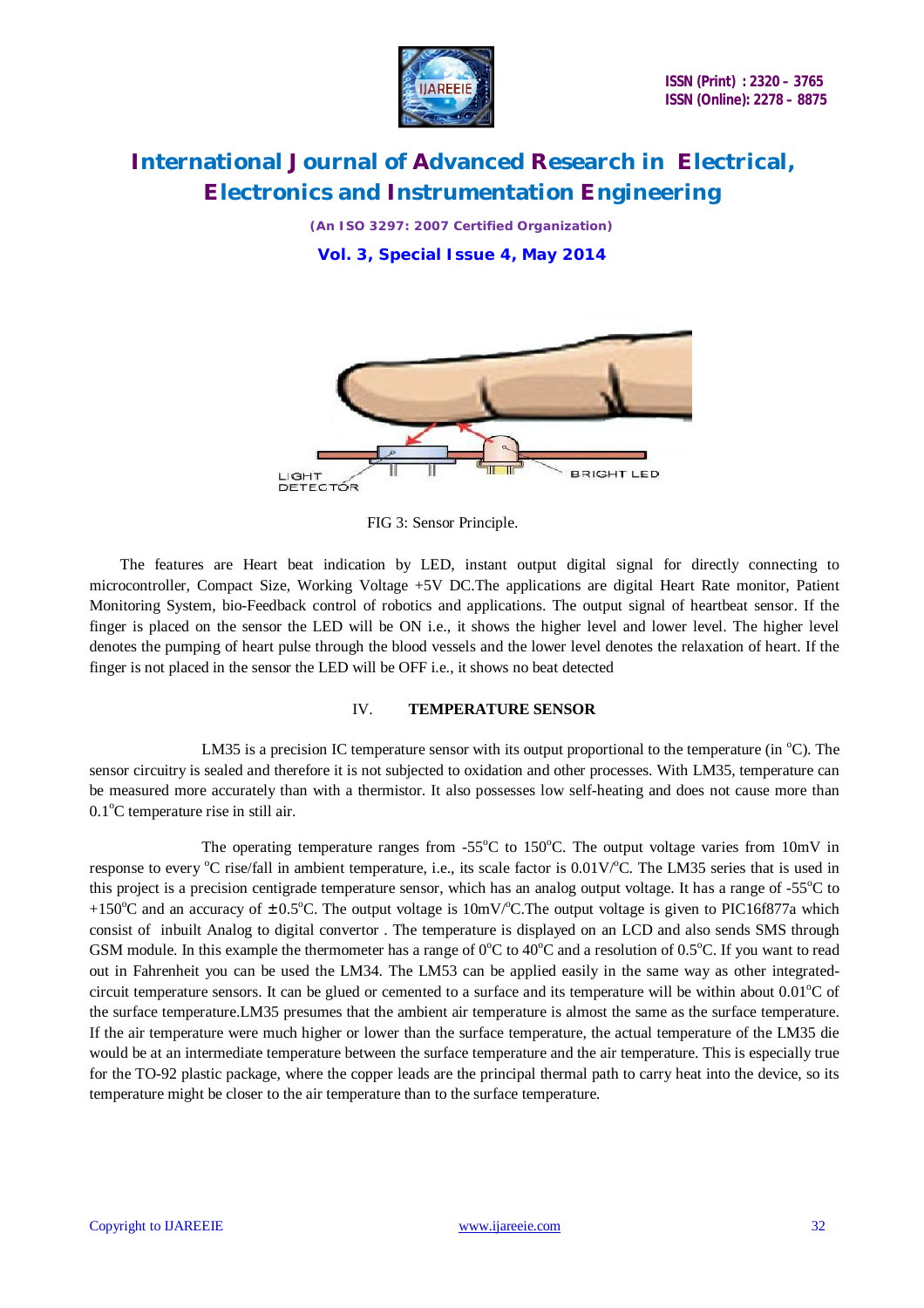

*(An ISO 3297: 2007 Certified Organization)*

#### **Vol. 3, Special Issue 4, May 2014**

 To minimize this problem, be sure that the wiring to the LM35, as it leaves the device, is held at the same temperature as the surface of interest. The easiest way to do this is to cover up these wires with a bead of epoxy which will insure that the leads and wires are all at the same temperature as the surface, and that the LM35 die's temperature will not be affected by the air temperature.



FIG 4: LM35 Sensor.

 Some of the applications of LM 35 is given by oven controllers**,** remote temperature sensing. The advantages of LM 35 is given by accurate measurement than thermistor,the sensor circuitry is sealed and not subjected to oxidation etc...produce higher output voltage than thermocouples, no need for any amplification, it is more reliable and has less power consumption.

#### **V. BLOOD PRESSURE SENSOR**

 The sensor used here is Oscillometric Pressure sensor. The blood pressure sensor typically uses a thin diaphragm as one plate of capacitor. Applied pressure causes the diaphragm to deflect and the capacitance to change. This change may or may not be linear and is typically in this order of several Pico farads of order 50-100pF. If the dielectric constant of the material between the plates isn't kept constant, errors may result. Capacitive absolute pressure with the vacuum between the plates is ideal in this respect. Because the capacitance of this sensor depends only on, physical parameters, Sensors with good performance can be constructed using materials with low coefficient of thermal expansion. Since the device has to be fairly large to obtain an unstable signal, frequency response may be a problem in some applications. Also low-pressure capacitive sensors exhibit acceleration and vibration sensitivity due to necessity.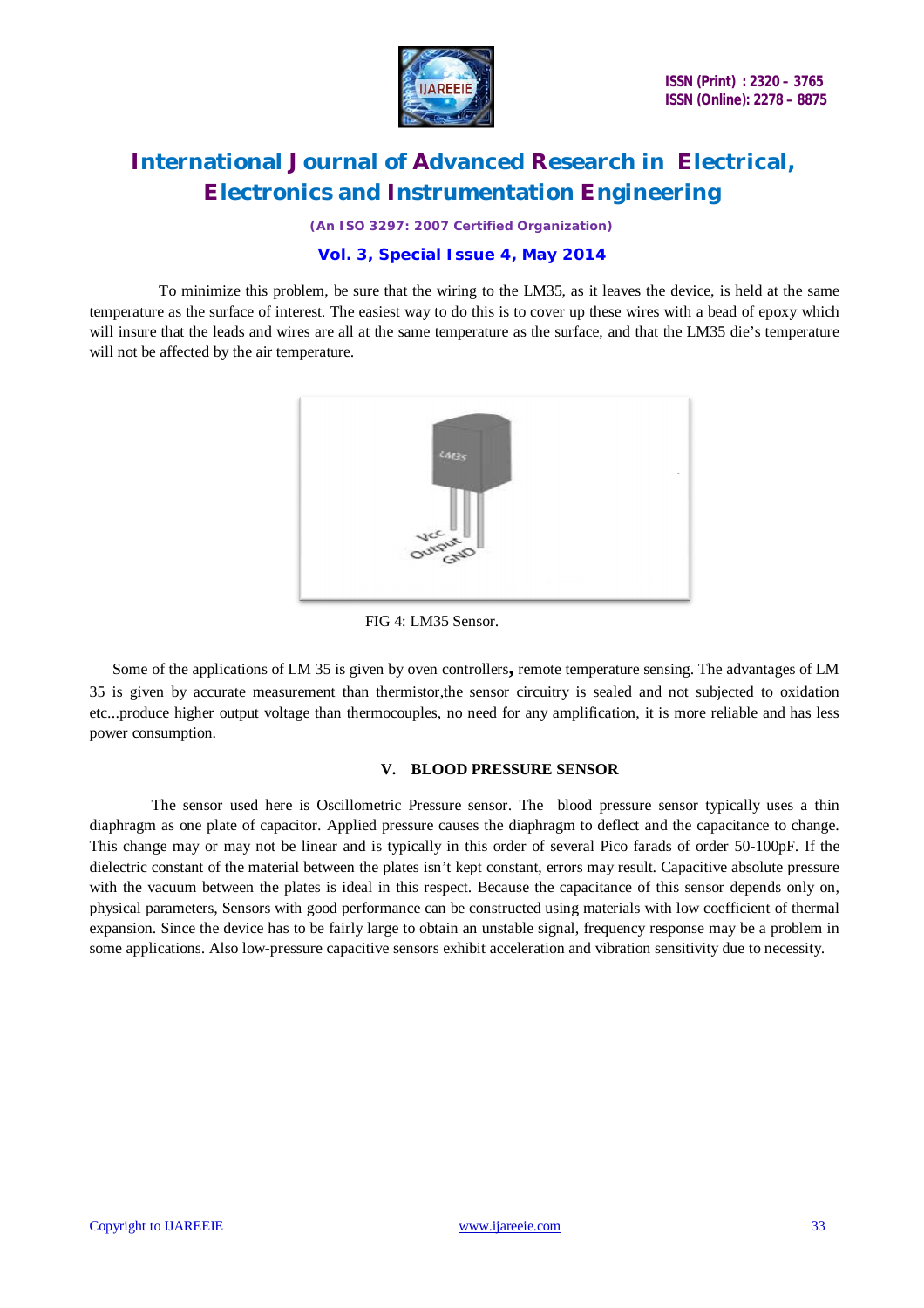

*(An ISO 3297: 2007 Certified Organization)* **Vol. 3, Special Issue 4, May 2014**



FIG 5: Oscillometric Pressure sensor.

 In an automatic oscillometric blood pressure monitor compromising a pressurized cuff, means for inflating and deflating said cuff, means for measuring arterial pressure oscillation complexes through measurement to time varying pressure within said cuff, and means determining a patient's blood pressure predetermined intervals by instructing said inflating and deflating means to inflate said cuff about an artery of the patient until said cuff is at a pressure level above the patient's systolic blood pressure and to deflate said cuff by predetermined pressure decrements, by searching for arterial pressure oscillation complexes at each pressure level, and by determining from said arterial pressure oscillation complexes an oscillation envelope of a patient, a method of monitoring a patient's blood pressure comprising the steps of: determine the patient's heart rate without inflating said cuff; Monitoring variation in said heart rate; Correlating variation in said heart rate with variation in the patient's blood pressure, and initiating a blood pressure determination by said oscillometric blood pressure monitor prior to the expiration of any of said predetermined intervals if variation in the patient's heart rate correlate to a predetermined percentage change in the patient's blood pressure.

#### **VI. GSM MODEM**

 GSM Modem provides full functional capability to Serial devices to send SMS and Data over GSM Network. The product is available as Board Level or enclosed in Metal Box. The Board Level product can be integrated in to Various Serial devices in providing them SMS and Data capability and the provide serial port connection. The GSM Modem supports popular "AT" command set that users can develop applications quickly. The product has SIM Card holder to which activated SIM card is inserted for normal use. The power to this unit can be given from UPS to provide uninterrupted operation. This product provides great feasibility for Devices in remote location to stay connected which otherwise would not have been possible where telephone lines do not exist.



FIG 7:GSM Modem.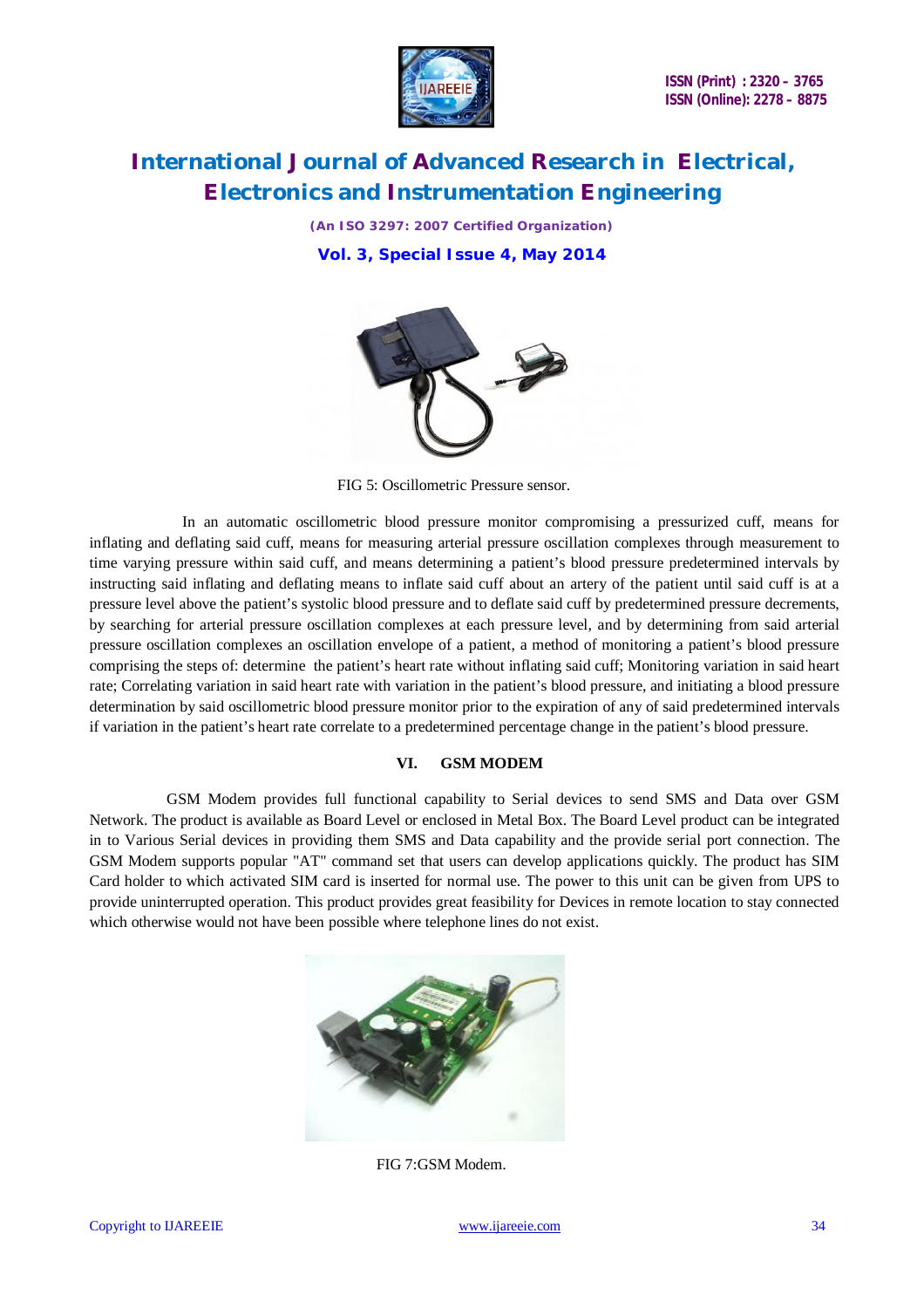

*(An ISO 3297: 2007 Certified Organization)*

#### **Vol. 3, Special Issue 4, May 2014**

### **VII. CIRCUIT DESCRIPTION**

When the 5V DC power supply is given to the PIC controller, the glowing of power LED indicates whether the circuit is in working condition or not. The PIC controller have five ports such as Port A, Port B, Port C, Port D and Port



FIG 8: circuit diagram

E. In Port A, the temperature sensor is connected. The output of the temperature sensor is analog. Here in PIC16F877a the ADC pins are available and it is inbuilt in this controller.RA0-RA5 represents the ADC pins. In Port B, both the heartbeat sensor and blood pressure sensor is connected. These two sensors are connected in any other ports except Port A. In Port C, both LCD display and GSM modem are connected. GSM modem is interfaced at the serial communication Port 25 and 26. This interfacing is done with the help of MAX232 by using RS232 cable. The clock pulse is given to the microcontroller by using crystal oscillator, According to that clock pulse the microcontroller will operate. The LCD display requires 12V supply so by using ULN2803 IC the 5V is regulated into 12V DC.

*MICROCONTROLLER:* PIC is a 8 bit microcontroller.PIC are most popular microcontroller because of their low cost, wide availability, large user base, extensive collection of application notes, low cost and serial programming. One of the most important features of the microcontroller is a number of input/output pins used for connection with peripherals. In this case, there are in total of thirty-five general purpose I/O pins available, which is quite enough for the most applications.In order pins' operation can match internal 8-bit organization, all of them are, similar to registers, grouped into five so called ports denoted by A, B, C, D and E. They all have several features in common:

 For practical reasons, many I/O pins have two or three functions. If a pin is used as any other function, it may not be used as a general purpose input/output pin; and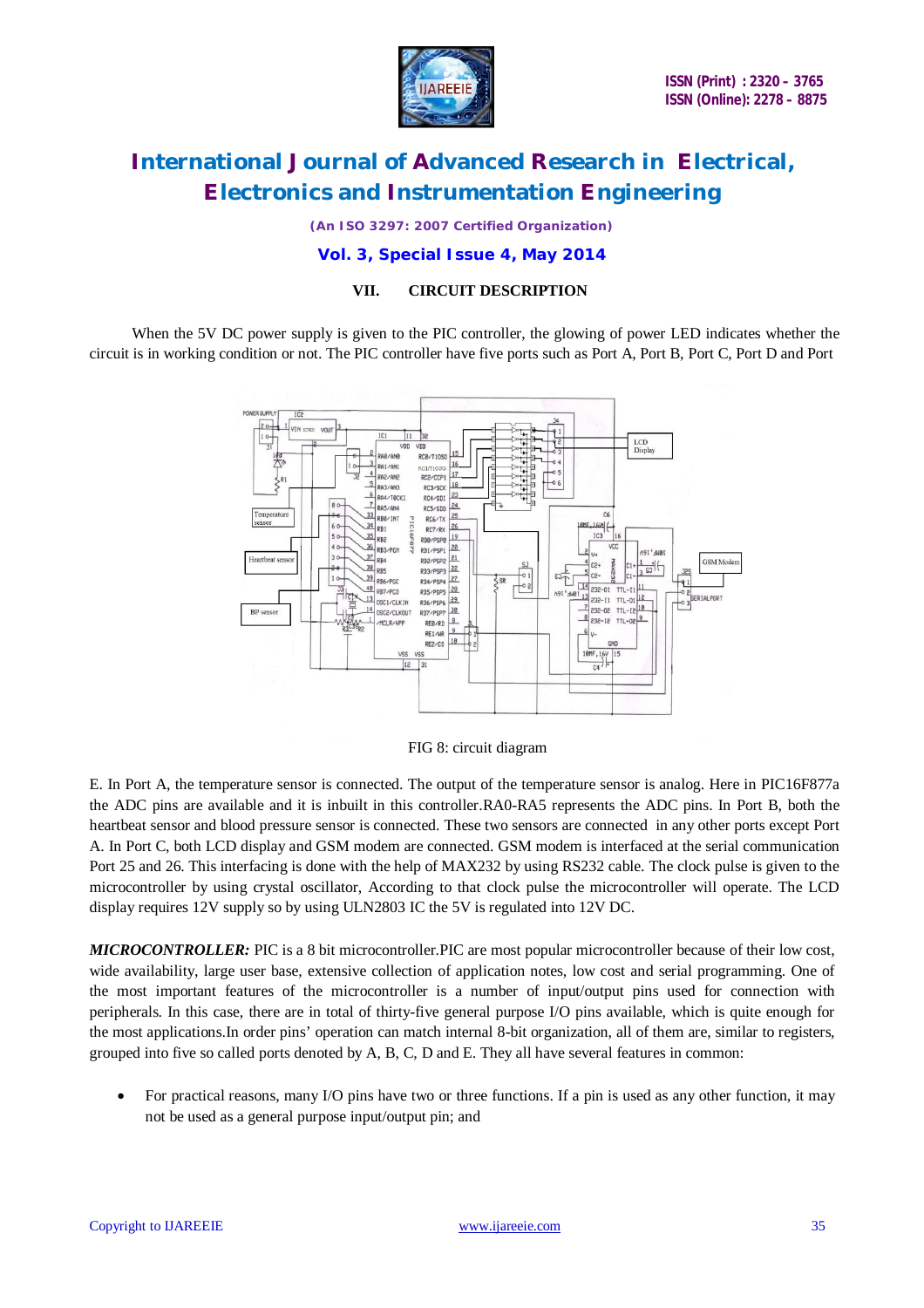

*(An ISO 3297: 2007 Certified Organization)*

### **Vol. 3, Special Issue 4, May 2014**

 Every port has its "satellite", i.e. the corresponding TRIS register: TRISA, TRISB, TRISC etc. which determines performance, but not the contents of the port bits.



FIG 9: Pin diagram

 The memory of a PIC 16F877 chip is divided into 3 sections. They are 1.Program memory, 2.Data memory and 3.Data EEPROM Program memory contains the programs that are written by the user. The program counter (PC) executes these stored commands one by one. Usually PIC16F877 devices have a 13 bit wide program counter that is capable of addressing 8K×14 bit program memory space. This memory is primarily used for storing the programs that are written (burned) to be used by the PIC. These devices also have 8K\*14 bits of flash memory that can be electrically erasable /reprogrammed. Each time we write a new program to the controller, we must delete the old one at that time. Program counters (PC) is used to keep the track of the program execution by holding the address of the current instruction. The counter is automatically incremented to the next instruction during the current instruction execution.The PIC16F87XA family has an 8-level deep x 13-bit wide hardware stack. The stack space is not a part of either program or data space and the stack pointers are not readable or writable. In the PIC microcontrollers, this is a special block of RAM memory used only for this purpose. The data EEPROM and Flash program memory is readable and writable during normal operation (over the full VDD range). This memory is not directly mapped in the register file space. Instead, it is indirectly addressed through the Special Function Registers. The EEPROM data memory allows single-byte read and write. The Flash program memory allows single-word reads and four-word block writes. Program memory write operations automatically perform an erase-before write on blocks of four words. A byte write in data EEPROM memory automatically erases the location and writes the new data (erase-before-write). The write time is controlled by an on-chip timer. The write/erase voltages are generated by an on-chip charge pump, rated to operate over the voltage range of the device for byte or word operations.

*MAX232*: The MAX232 is an integrated circuit that converts signals from an RS-232 serial port to signals suitable for use in TTL compatible digital logic circuits. The MAX232 is a dual driver/receiver and typically converts the RX, TX, CTS and RTS signals. The drivers provide RS-232 voltage level outputs (approx.  $\pm$  7.5 V) from a single + 5 V supply via on-chip charge pumps and external capacitors. This makes it useful for implementing RS-232 in devices that otherwise do not need any voltages outside the  $0 \text{ V}$  to  $+5 \text{ V}$  range, as power supply design does not need to be made more complicated just for driving the RS-232 in this case. The receivers reduce RS-232 inputs (which may be as high as  $\pm$  25 V), to standard 5 V TTL levels. These receivers have a typical threshold of 1.3 V, and a typical hysteresis of 0.5 V.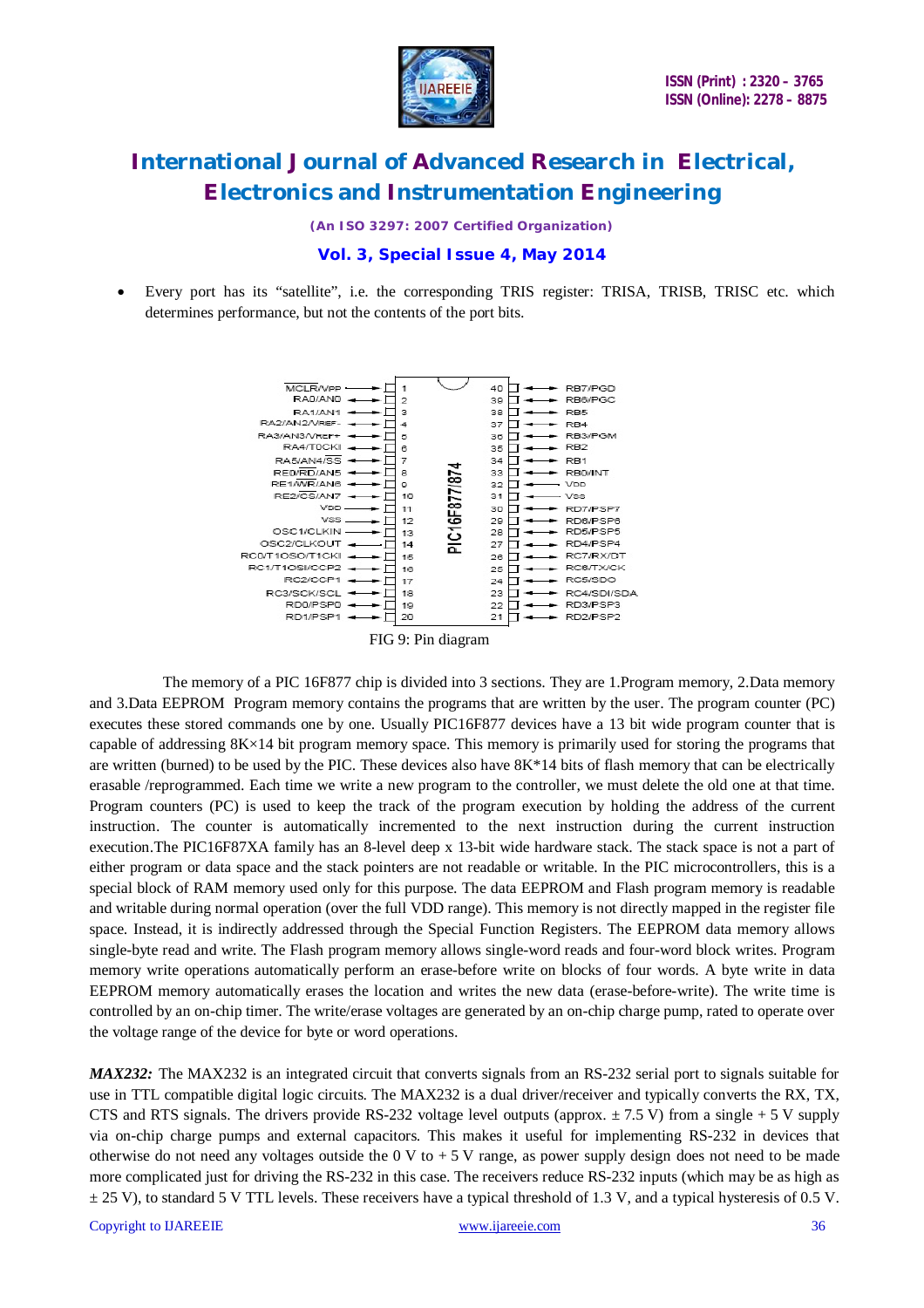

*(An ISO 3297: 2007 Certified Organization)*

### **Vol. 3, Special Issue 4, May 2014**

The later MAX232A is backwards compatible with the original MAX232 but may operate at higher baud rates and can use smaller external capacitors –  $0.1 \mu$ F in place of the 1.0  $\mu$ F capacitors used with the original device.

 It is helpful to understand what occurs to the voltage levels. When a MAX232 IC receives a TTL level to convert, it changes a TTL Logic 0 to between +3 and +15 V, and changes TTL Logic 1 to between -3 to -15 V, and vice versa for converting from RS232 to TTL. This can be confusing when you realize that the RS232 Data Transmission voltages at a certain logic state are opposite from the RS232 Control Line voltages at the same logic state.

| $CI + E$  |               | Vcc                |
|-----------|---------------|--------------------|
| $C3+ E$   |               | GND                |
| $C1 - E$  |               | T1 Out             |
| $C2+E$    | <b>MAX232</b> | R1 In              |
| C2- 国     |               | R1 Out             |
| $C4 - E$  |               | T1 In              |
| T2 Out 区  |               | $T2$ In            |
| R2 In [6] |               | R <sub>2</sub> Out |

FIG 10: Pin Diagram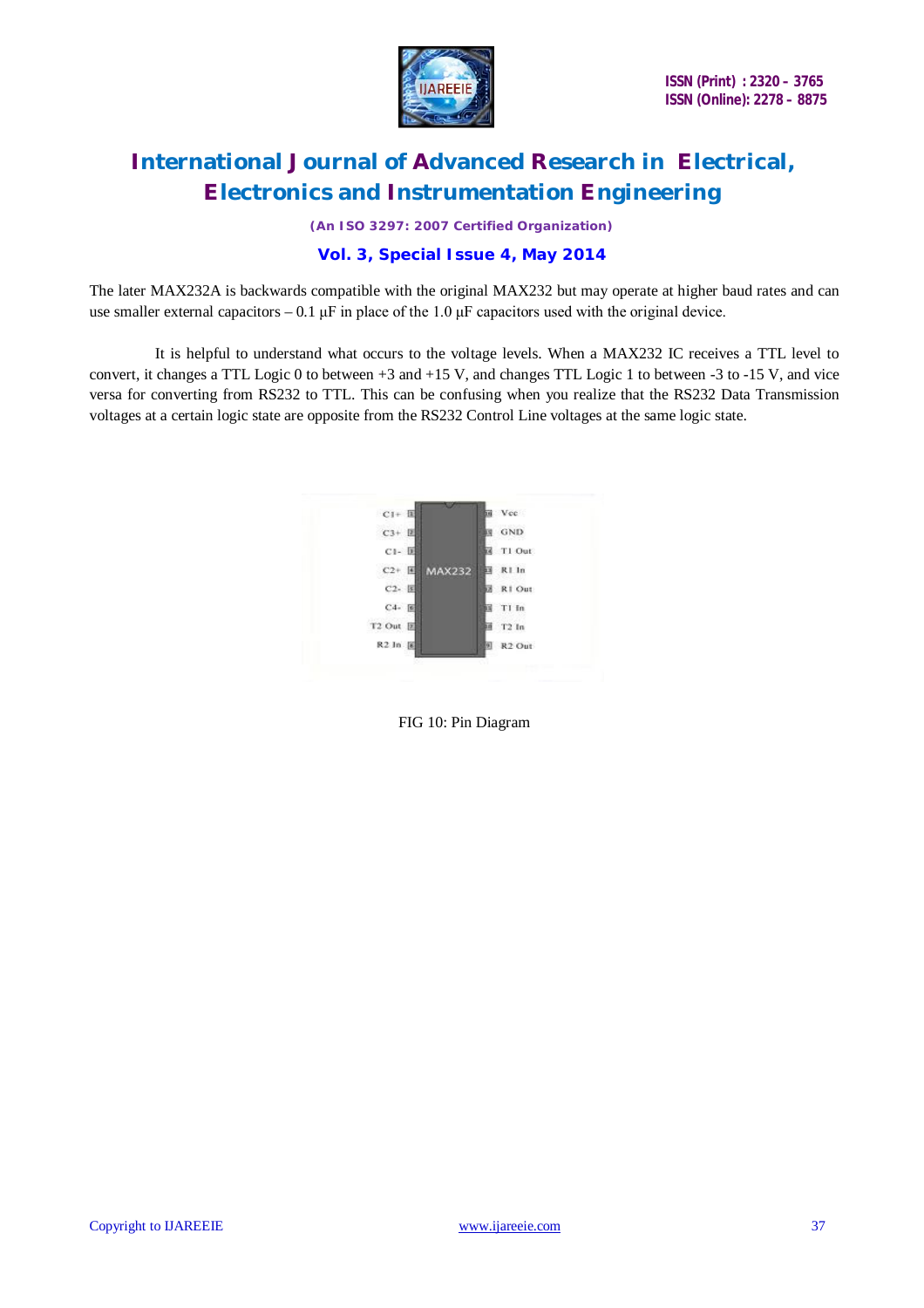

*(An ISO 3297: 2007 Certified Organization)*

**Vol. 3, Special Issue 4, May 2014**

**VIII. SOFTWARE DISCRIPTION**



FIG 11: Flow Chart for Entire System

#### **IX. FUTURE SCOPE**

- The Entire circuit can be placed in a Watch or I-phone using Nano Sensor.
- Reducing the work burden of doctors and the patients can be continuously monitored and measured.
- Reduce the risk of death.
- Hospitalization can be avoided.

### **X. CONCLUSION**

Some severe disease like heart failure, hypotension etc. requires continues monitoring. This project is initiated to alert the family members about patient's health via SMS. Hope this will create an adverse change in the telemetry system and reduces life risk. Thus, doctors can monitor and diagnose the patient's condition continuously and could suggest earlier precaution for the patients. This can reduce hospitalization of patients and never need for regular check-ups. Thus the project helps mankind to lead a healthy and safe life**.**